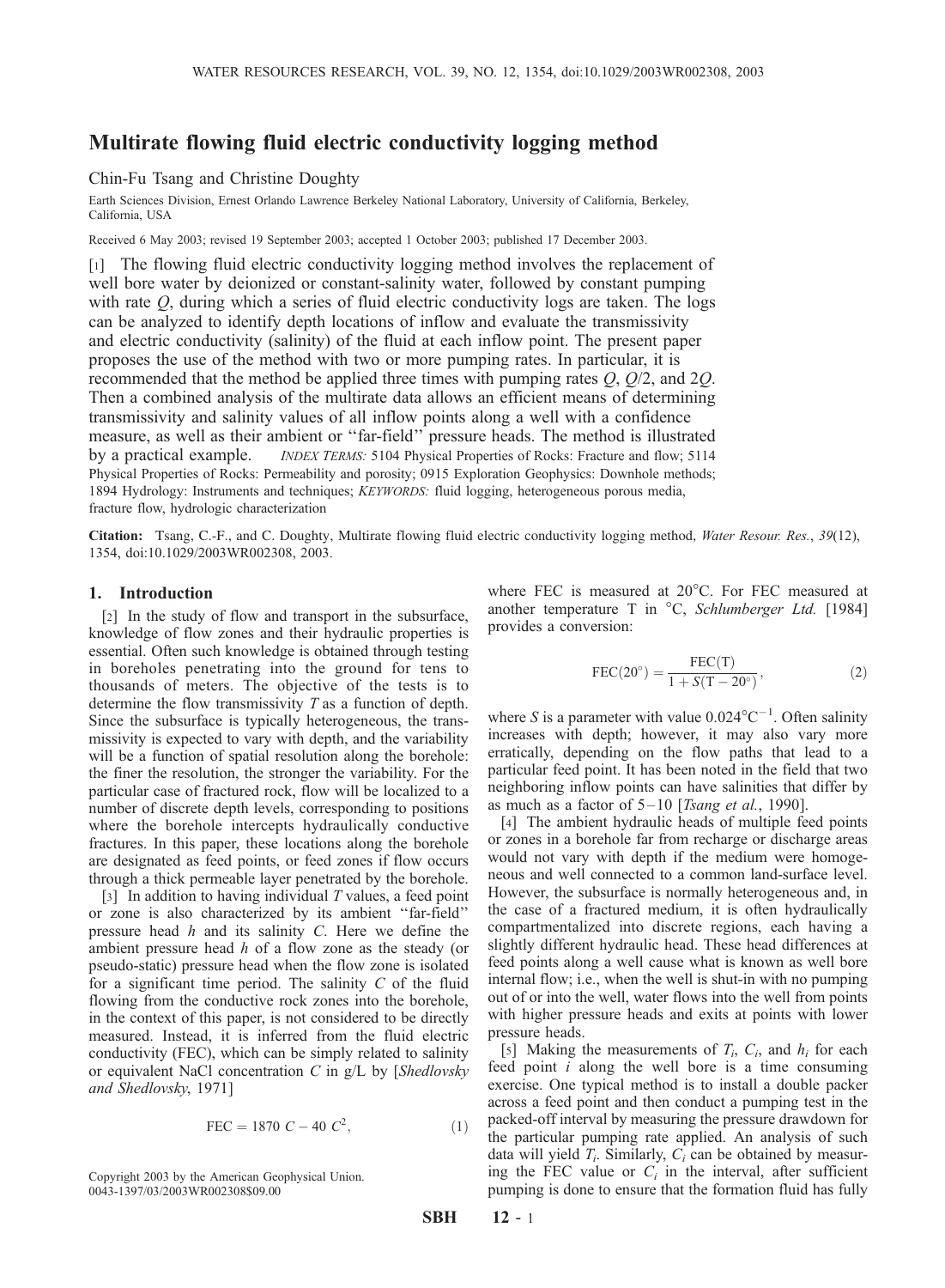

Figure 1a. FEC logs from the Raymond field site in California [*Cohen*, 1995]. The labels on the curves identify elapsed time in minutes from the start of logging.

replaced the initial fluid in the tubing and the packer interval. The ambient pressure head  $h_i$  for the inflow point can also be obtained by monitoring the pressure in the packer interval with no pumping for an extended time until the pressure equilibrates with the ambient, far-field pressure in the feed zone or conductive fracture. These measurements have to be conducted one feed point at a time. For a 500-m well in fractured rock, for example, there could be more than 20 inflow points, and it is quite laborious and time consuming to perform these tests one by one for each point.

[6] The flowing FEC logging method [Tsang et al., 1990] was proposed as a method that can measure  $T_i$  effectively, and has been shown to take much less time than the packer test method (though the latter method can yield other information such as the flow geometry of the conductive zone and the distances to boundaries). The flowing FEC logging method also measures  $C_i$  of the flow zones. It has been applied regularly by Kelly et al. [1991], Guyonnet et al. [1993], and by Marschall and Vomvoris [1995] in deep wells down to 1500 m or more, and in inclined boreholes drilled in the underground Grimsel Test Laboratory. It has also been applied extensively by Pedler et al. [1992], Evans et al. [1992], and Bauer and LoCoco [1996] in shallower wells down to about 100 m. Additions to the analysis methods were made by Evans [1995]. More recently, Doughty and Tsang [2002] further improved the analysis method, on the one hand to allow analysis of natural regional flow, and, on the other, to provide distinctive signatures to help with log analysis.

[7] This paper builds on the earlier studies and introduces the concept of combined analysis of logs with two or more pumping rates. It is shown that such multirate logging will provide results not only for  $T_i$  and  $C_i$ , and but also for  $h_i$ . To be able to obtain these parameters for all feed points or zones along a well bore with two or three sets of measurements represents a powerful and potentially very useful tool in the study of flow and transport in heterogeneous media.

[8] The following section summarizes the basic flowing FEC logging method. Then the concept and analysis of the multiple-rate fluid logging method are presented. On the basis of actual field data, a set of synthetic logs with multiple rates is generated and analyzed with the new technique to demonstrate the new approach. Finally, some practical considerations for conducting such a field test are discussed. The paper concludes with some general remarks.

## 2. Flowing Fluid Electric Conductivity Logging Method

[9] The basic discussion of the method is given by *Tsang* et al. [1990]. In this method, the well bore water is first replaced by deionized water or, alternatively, by water of a constant salinity distinctly different from that of the formation water. This is done by passing the deionized water down a tube to the bottom of the borehole at a given rate, while simultaneously pumping from the top of the well at the same rate. Next, the well is shut in and the tube is removed. Then the well is pumped from the top at a constant low flow rate  $Q$  (e.g., a few liters per minute), while an electric conductivity probe is lowered into the borehole to scan the fluid electric conductivity (FEC) as a function of depth. With the constant pumping condition, a series of five or six FEC logs are typically obtained over a few-hour to one- or two-day period. At depth locations  $z_i$ where water enters the borehole (the feed points), the logs display peaks. Thus these peak locations give the depths of the inflow points or zones (with typical resolution of about 10 cm). These peaks grow with time and are skewed in the direction of water flow. The area under a peak is proportional to  $q_iC_i$  (where  $q_i$  is inflow rate at a particular feed point) and the skewness of the peak depends on  $\Sigma q_i$  over the inflow points below (or upstream of) the point in question. Thus by analyzing these logs, it is possible to obtain the flow rate and salinity of groundwater inflow from each individual feed point.

[10] Figures 1a and 1b show two typical FEC logs. Figure 1a is from measurements in an 80-m well labeled ''W00'' at the Raymond field site in California, where a comprehensive study of field test methods to characterize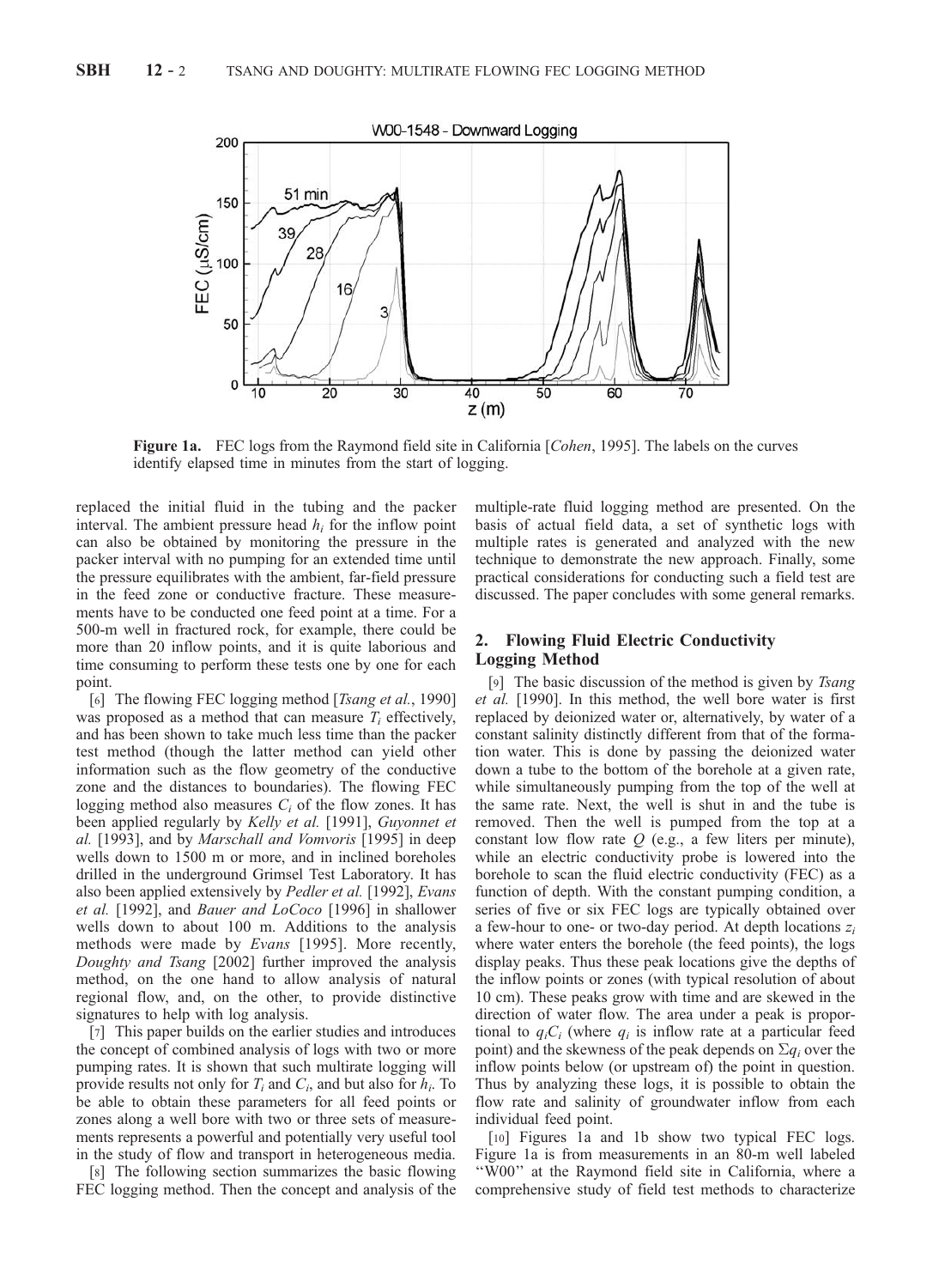

Figure 1b. FEC for the logged 770 to 1610 m section of the 1690 m Leuggern borehole in northern Switzerland [Tsang et al., 1990]. The circled numbers identify feed points.

fracture hydrology was conducted [Cohen, 1993, 1995; Karasaki et al., 2000]. The logs were taken over a period of about one hour after the well water was replaced by deionized water and pumping was initiated. The pumping rate from the well was 9 L/min. Five inflow points were identified over the 80-m depth. Figure 1b shows the FEC logs in a deeper well in northern Switzerland [Tsang et al., 1990]. Five logs were taken along a depth interval from 700 to 1650 m over a two-day period. Nine inflow points were identified.

[11] The numerical model BORE [Hale and Tsang, 1988; Tsang et al., 1990] and the recently enhanced version BORE II [Doughty and Tsang, 2000] calculate FEC profiles, given a set of inflow locations  $z_i$ , feed point flow rates  $q_i$ , and salinities  $C_i$ . The BORE II code solves the onedimensional advection-diffusion equation for flow and transport along the well using the finite difference method, assuming (1) feed points act as mass sources or sinks, (2) fluid flow is steady, and (3) complete mixing occurs across the well bore cross-sectional area. BORE II is typically employed in a trial-and-error inverse process to obtain feed point parameters by comparing calculated FEC profiles to observed FEC logs.

### 3. Multirate Logging Method

[12] To date, the flowing FEC logging method has been applied to the analysis of a set of logs with one constant pumping rate Q from the well. The values of  $z_i$ ,  $q_i$  and  $C_i$  are obtained through the use of the BORE or BORE II code. Then the transmissivity of each inflow point,  $T_i$ , can be calculated from  $q_i$  and the pressure-head drawdown in the well bore  $\Delta h_{wb}$ .

[13] We show below that by simultaneously analyzing one or more additional sets of flowing FEC logs with different  $Q$  values, not only  $T_i$  and  $C_i$  can be determined with better confidence, but the ambient pressure heads of each inflow point  $h_i$  can also be obtained. In principle, two sets of logs with two different Q values are enough. However, three sets at three different  $O$  values are recommended to provide additional internal checking of the results.

[14] Let us consider a well bore containing  $N$  inflow points. The strength of the *i*th feed point is  $q_i$  and  $\sum q_i = Q$ . By convention, inflow points have positive  $q_i$  and outflow points have negative  $q_i$ . Upflow from below the studied interval can be absent (e.g., the lower end of the interval is at the well bottom or at an inflated packer), or represented by an additional feed point at the lower end. For each feed point,  $q_i$  and concentration  $C_i$  are assumed to be constant in time, i.e., they are under steady state (or pseudo-steady state) condition. Let us further assume that the flow toward the well is describable by Darcy's Law and that the flow geometry is radial. The general approach still holds even if the flow geometry is not radial, but the flow geometries must be the same for all flow zones. Under these assumptions, the strength of a feed point  $q_i$  is related to its hydraulic transmissivity  $T_i^*$ , the ambient "far-field" pressure head  $h_i$  at a distance  $r_i$  away from the well bore, and the pressure head  $h_{wb}$  at the well bore radius r, through the Darcy law as follows:

$$
q_i = \frac{2\pi T_i^*(h_i - h_{wb})}{\ln(r_i/r)} = T_i(h_i - h_{wb}),
$$
\n(3)

where  $T_i$  represents an effective hydraulic transmissivity, into which the constant factors involving radial distances have been lumped. Equation (3) describes the case of a horizontal flow zone tapped by a vertical well. If no densitydriven flow is present, the equation also applies to the more general case of nonhorizontal flow zones tapped by a nonvertical well, in which case the distances  $r$  and  $r_i$  are interpreted as distances measured in the plane of the flow zone. The hydraulic transmissivity within the well bore itself is normally much greater than that of any inflow zone, so that  $h_{wb}$  is constant over the well bore interval being studied. Since  $\Sigma q_i = Q$ , we can write

$$
Q = \sum T_i (h_i - h_{wb}). \tag{4}
$$

[15] If we now alter the pumping rate from Q to  $Q'$ ,  $T_i$  and  $h_i$  remain unchanged but  $\bar{h}_{wb}$  becomes  $h'_{wb}$ , and

$$
q_i' = T_i \left( h_i - h_{wb}' \right) \tag{5}
$$

$$
Q' = \sum T_i (h_i - h'_{wb}). \tag{6}
$$

Taking the difference between equations (3) and (5) and between equations (4) and (6) give, respectively,

$$
\Delta q_i = T_i \big( h_{wb} - h'_{wb} \big). \tag{7}
$$

$$
\Delta Q = T_{tot} (h_{wb} - h'_{wb}) \tag{8}
$$

where  $\Delta q_i = q'_i - q_i$ ,  $\Delta Q = Q' - Q$ , and  $T_{tot} = \Sigma T_i$ . [16] Equations (7) and (8) can be combined to yield

$$
\frac{T_i}{T_{tot}} = \frac{\Delta q_i}{\Delta Q} \tag{9}
$$

which is the fundamental relationship between the change in feed-point strength  $\Delta q_i$  and the change in pumping rate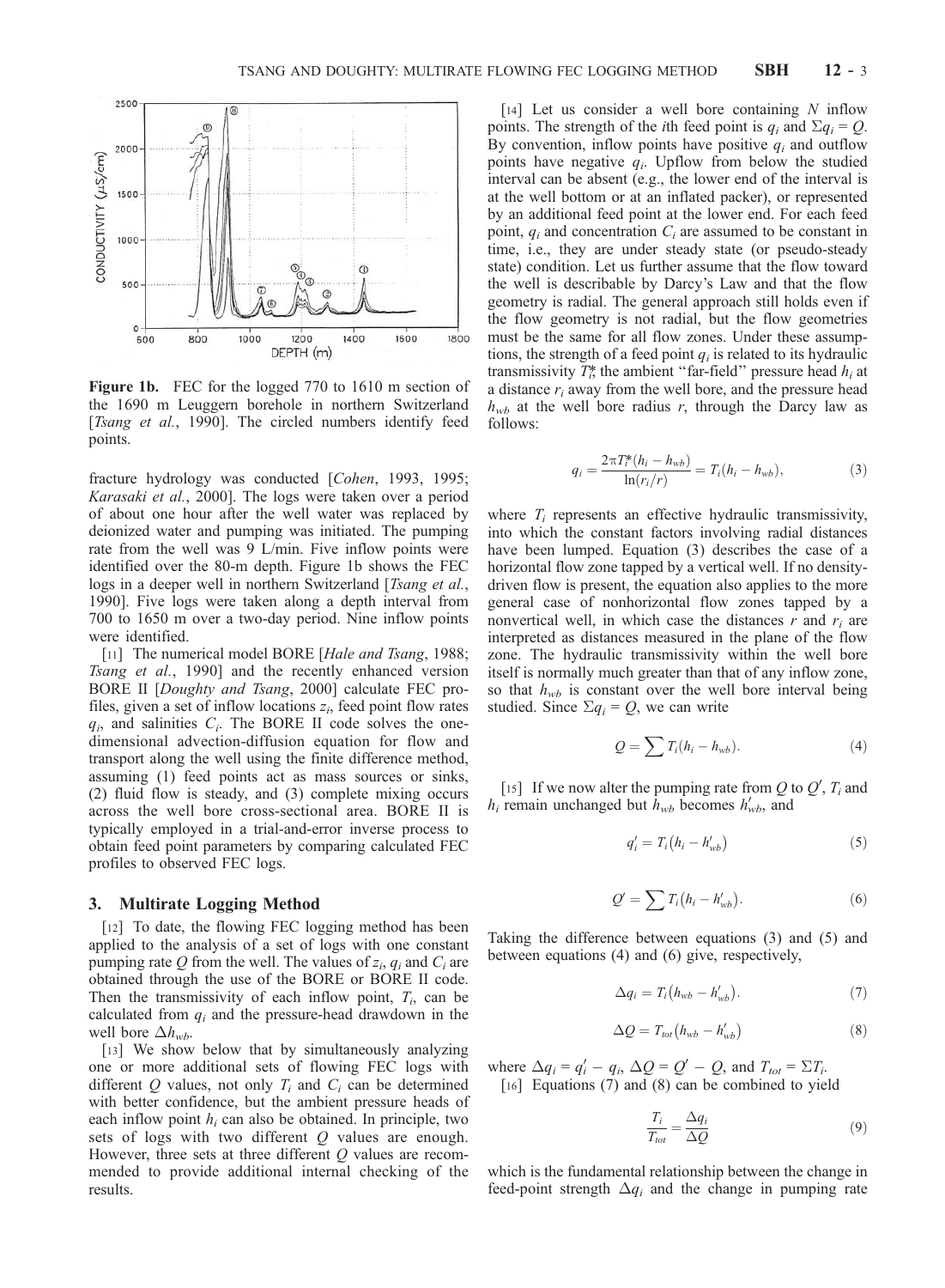$\Delta Q$ . Note that  $\Delta q_i$  is directly proportional to  $T_i$ , and thus the feed points with larger hydraulic transmissivity show greater changes in strength when Q is modified. In particular, if the jth feed point has a much larger hydraulic transmissivity than all the others ( $T_j \approx T_{tot}$ ), then  $\Delta q_j \approx \Delta Q$ and all the other feed-point strengths will not change much. This situation might arise if the well intercepts an extensive feed zone that has not been excluded from the logging section by packers.

[17] Equation (7) can be used to relate  $T_i$  to a particular  $T_i$ at feed point j

$$
\frac{T_i}{T_j} = \frac{\Delta q_i}{\Delta q_j}.\tag{10}
$$

Furthermore, when we divide equation (3) by equation (7) we obtain

$$
\frac{q_i}{\Delta q_i} = \frac{h_i - h_{wb}}{h_{wb} - h'_{wb}}
$$
(11)

so that

$$
\frac{h_i - h_{wb}}{h_j - h_{wb}} = \frac{q_i / \Delta q_i}{q_j / \Delta q_j} \tag{12}
$$

This means that if we know the  $T_i$  and  $h_i$  for a particular feed point (e.g., by means of a normal pressure test using a double-packer to isolate it), we can use the analysis results  $q_i$  and  $\Delta q_i$  of two-rate flowing FEC logs, to obtain  $T_i$  and  $h_i$  for all the other feed points by means of equations (10) and (12) without having to make doublepacker pressure tests for the feed points one by one. Note that equations (10) and (12) consider only two feed points at a time, and are not dependent on inaccuracies in measurements of the other inflow points and in the total quantities  $Q$  and  $T_{tot}$ .

[18] There are several special cases of equation (9) that are of interest. If all the  $T_i$  values are the same, then  $T_i = T_{tot}/N$ , and equation (9) simplifies to

$$
\Delta q_i = \frac{\Delta Q}{N},\tag{13}
$$

where  $N$  is the number of feed points. In this case, when  $Q$ is modified, all feed-point strengths change by the same amount.

[19] On the other hand, if the  $h_i$  values are all the same, then combining equations (3) and (4) yields

$$
\frac{q_i}{Q} = \frac{T_i}{T_{tot}}.\tag{14}
$$

Then, substituting for  $T_i/T_{tot}$  using equation (9) gives

$$
\frac{q_i}{Q} = \frac{\Delta q_i}{\Delta Q}.\tag{15}
$$

Note that when all the  $h_i$  values are the same, feed points must be either all inflow points or all outflow points. In this case, when  $Q$  is modified, the relative change of each feed

point  $\Delta q_i/q_i$  is the same and is equal to the relative change of  $Q$ , i.e.,

$$
\frac{\Delta q_i}{q_i} = \frac{\Delta Q}{Q}.\tag{16}
$$

Conversely, increasing or decreasing  $Q$  by a factor of two and finding  $q_i$  not changed by the same factor of two is a clear indication that the  $h_i$  values are not the same.

[20] Finally, if all the  $T_i$  values are the same and all the  $h_i$ values are the same, then according to equation (3), all the  $q_i$ values must be the same. Thus  $q_i = Q/N$ , and equations (13) and (16) become equivalent.

[21] The above development provides a practical way to analyze flowing FEC logs when two sets of logs, obtained with Q and  $Q + \Delta Q$ , are available. Let us assume that we apply the BORE II code to each set and obtain the  $q_i$  values and  $C_i$  values. Then equation (9) can be used to obtain  $T_i$  $T_{tot}$ . Further, we can rewrite equation (4) as

$$
Q = \Sigma T_i (h_i - h_{wb}) = T_{tot} (h_{avg} - h_{wb}), \qquad (17)
$$

where  $h_{\alpha\nu\rho}$ , defined as

$$
h_{avg} = \Sigma (T_i h_i) / T_{tot}, \qquad (18)
$$

is the hydraulic-transmissivity weighted average of the ambient pressure heads. Note that  $h_{avg}$  can be measured by a pressure probe in the well bore when it is shut-in, because with  $Q = 0$ , equation (17) gives  $h_{wb} = h_{avg}$ .

[22] Taking the ratio of equation (3) and equation (17), then rearranging, yields

$$
\frac{(h_i - h_{avg})}{(h_{avg} - h_{wb})} = \frac{q_i/Q}{T_i/T_{tot}} - 1.
$$
 (19)

Using equation (9) to eliminate  $T_i/T_{tot}$  yields a convenient measure of feed point ambient pressure head

$$
\frac{(h_i - h_{avg})}{(h_{avg} - h_{wb})} = \frac{q_i/Q}{\Delta q_i/\Delta Q} - 1.
$$
 (20)

The group on the left-hand side provides a dimensionless measure of the departure of feed point ambient pressure head from  $h_{avg}$ . Note that all the terms on the right-hand side can be obtained from a BORE II analysis and the denominator in the left-hand side of equation (20) is nothing other than the pressure head draw-down in the well when it is pumped at rate Q, and this can be measured directly.

[23] Note also that the right-hand side of equation (20) is a linear function of only one variable,  $q_i/\Delta q_i$ , the other terms being constants for a given set of flowing FEC logs. Thus a plot of  $q_i/\Delta q_i$  versus depth is also a measure of the ambient pressure head variation among the flow zones along the well, so that those flow zones with similar  $q_i/\Delta q_i$  have similar ambient pressure head, possibly indicating that they are well connected to one another.

[24] In summary, equations (9) and (20) provide the fundamental formulas that enable the use of quantities provided by a combined BORE II analysis of multirate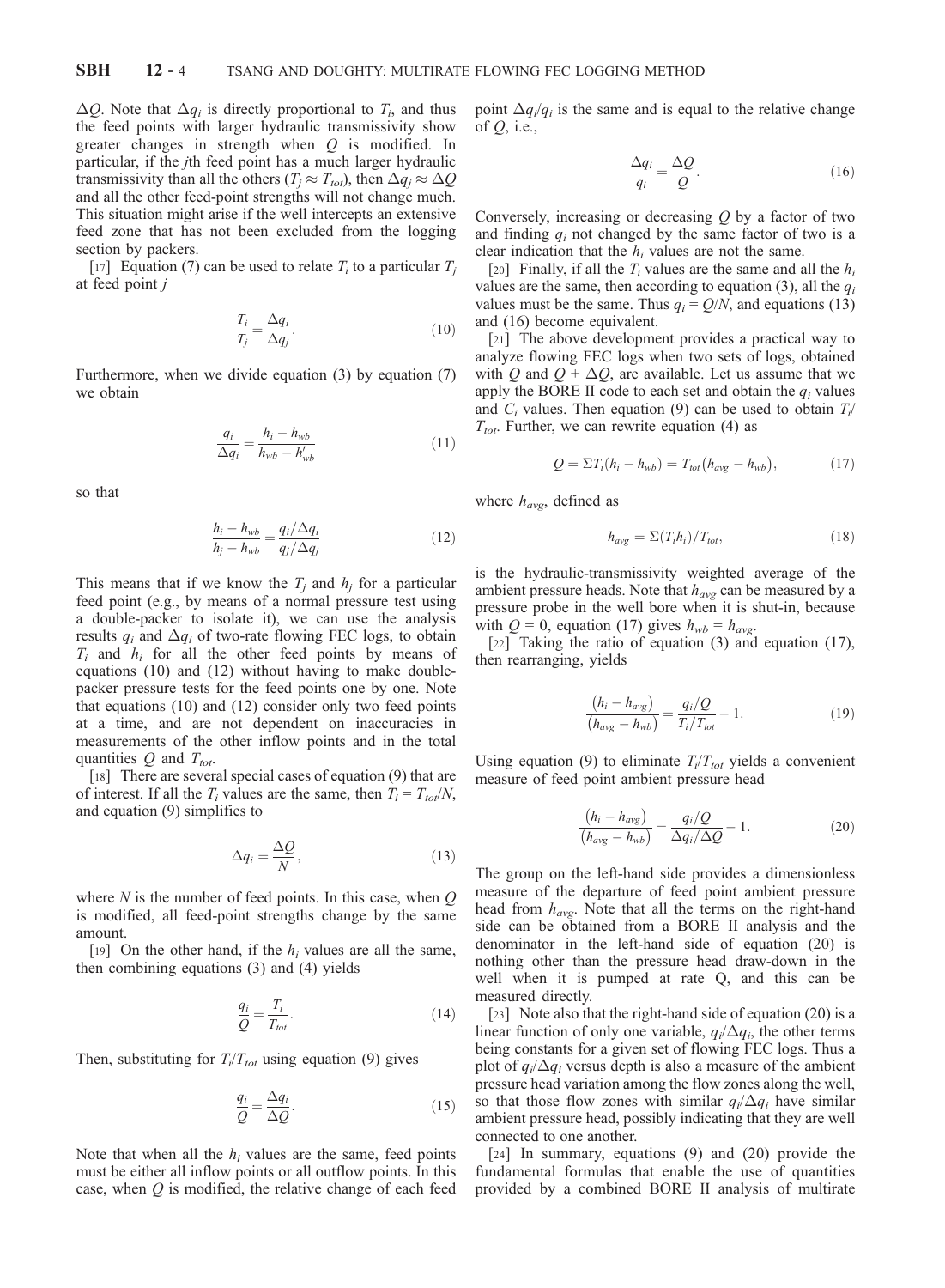| $z_i$ <sup>a</sup> m | $q_i$ <sup>a</sup> L/min | $C_i$ <sup>a</sup> g/L | $T_i/T_{tot}$ (Constant $h_i$ ) <sup>b</sup> | $(h_i - h_{avg})/(h_{avg} - h_{wb})^c$ | $T_i/T_{tot}$ (Variable $h_i$ ) <sup>d</sup> | $T_i$ <sup>e</sup> m <sup>2</sup> /s |
|----------------------|--------------------------|------------------------|----------------------------------------------|----------------------------------------|----------------------------------------------|--------------------------------------|
| 12                   | 0.72                     | 0.15                   | 0.08                                         | $-0.76$                                | 0.34                                         | $6.8 \times 10^{-6}$                 |
| 26.1                 | 4.00                     | 0.07                   | 0.43                                         | 0.99                                   | 0.22                                         | $4.4 \times 10^{-6}$                 |
| 29.2                 | 2.41                     | 0.16                   | 0.26                                         | 0.99                                   | 0.14                                         | $2.8 \times 10^{-6}$                 |
| $44^{\mathrm{f}}$    | $-0.30f$                 | $0.15^{f}$             | $\overline{\phantom{a}}$                     | $-1.51$                                | 0.06                                         | $1.2 \times 10^{-6}$                 |
| 58.1                 | 0.66                     | 0.12                   | 0.07                                         | $-0.01$                                | 0.07                                         | $1.4 \times 10^{-6}$                 |
| 61                   | 1.40                     | 0.12                   | 0.15                                         | $-0.01$                                | 0.16                                         | $3.2 \times 10^{-6}$                 |
| 72                   | 0.10                     | 0.52                   | 0.01                                         | 0.49                                   | 0.01                                         | $2.0 \times 10^{-7}$                 |

Table 1. Parameters of Example Application

a Fit to field data using BORE II.

<sup>b</sup>Assume constant  $h_i = h_{avg}$  (see equation (14)).

<sup>c</sup>Variable  $h_i$  (set externally).

 $\text{d}$ Assume column 5 (see equation (19)).

<sup>e</sup>Use  $T_{tot}$  from open-hole well test. <sup>f</sup>Not part of the original match to field data; added for the synthetic data set.

logging data to calculate  $T_i/T_{tot}$  and  $(h_i - h_{avg})/(h_{avg} - h_{wb})$ , where  $h_{wb}$  is the well bore pressure head measured for pumping rate  $Q$ . To conduct the analysis, two sets of flowing FEC logs at two pumping rates (at  $Q$  and  $2Q$ , for example) are all that is needed. However, if we have three sets of logs for three pumping rates,  $Q_1$ ,  $Q_2$ , and  $Q_3$ , then we can obtain three sets of results by analyzing three combinations of data  $(Q_1, Q_2), (Q_2, Q_3)$ , and  $(Q_3$  and  $Q_1$ ). This provides internal checking, reduces the impact of measurement errors, and gives a confidence measure in the analysis results.

[25] For the particular case that  $T_i$  and  $h_i$  at one particular feed point j are known, through a packer test either just before or after multirate flowing FEC logging, equations (10) and (12) can be used to obtain  $T_i$  and  $h_i$  of all the other feed points along the borehole.

[26] In principle, if multiple sets of logs from three or more tests with different pumping rates are measured, an inversion process can be conducted to obtain the results by optimization and provide the corresponding confidence levels. However, in practice it is unlikely that more than three sets of logs will be taken, to minimize costs and testing time. Then the simple approach described above to provide internal checking and indicate confidence level should be adequate. Note also that the multiple rate method described in this paper can also be applied to other open-hole flowmeter methods, such as spinner and heat pulse flowmeters.

#### 4. Example of Application

#### 4.1. Generation of a Synthetic Case

[27] A synthetic case is generated based on the data from the Raymond field site shown in Figure 1a. The five FEC logs were analyzed with the BORE II code, using a model for the 80 m deep well with 180 cells, resulting in about 0.4 m spatial resolution. The results of the analysis identify six inflow locations, with  $q_i$  and  $C_i$  determined for each feed point. These  $z_i$ ,  $q_i$ , and  $C_i$  values are shown in the first three columns of Table 1 and Figures 2a and 2b. To obtain  $T_i/T_{tot}$ from  $q_i$  requires an assumption for  $h_i$ . Commonly it is assumed that all the  $h_i$  values are the same and equal to  $h_{\alpha\nu\rho}$ . Then  $T_i/T_{tot}$  values are directly proportional to  $q_i/Q$ (equation (14)). These  $T_i/T_{tot}$  quantities are shown in the fourth column of Table 1 and also as solid bars in Figure 2c. However, there are cases for which all the  $h_i$  values may not be the same, then  $T_i/T_{tot}$  will be different from those shown in the fourth column of Table 1.

[28] Now, to study this effect, we assume for our synthetic data set that the pressure heads  $h$  are different from each other as specified in the fifth column of Table 1 and shown in Figure 2d (we have no information from the field on the actual pressure heads of the different feed points). Here we have imposed pressure head  $h_i$  greater than  $h_{avg}$  for the feed points at  $z = 26.1$ , 29.2, and 72 m, slightly smaller than  $h_{\alpha\nu\alpha}$ for the feed points at  $z = 58.1$  and 61 m, and significantly smaller than  $h_{avg}$  for the feed point at  $z = 12$  m. Further, we added a feed point at  $z = 44$  m, with a sufficiently small  $h_i$ , so that the initial pumping rate  $Q$  would not cause a low enough pressure head in the well  $h_{wb}$  to induce inflow into the well (i.e.,  $h_i < h_{wb}$ ), with the result that no peak is seen at this point in the original FEC log. For the initial pumping rate Q, we arbitrarily assign  $q_i = -0.3$  L/min (water flow out of the well) for the new feed point. Given variable  $h_i$  values,  $T_i/T_{tot}$ values can be calculated using equation (19); the results are shown in the sixth column in Table 1 and as open bars in Figure 2c. Finally, Theis curve analysis of the pressuretransient obtained from an open-hole pump test of Well W00 at the Raymond field site yields a transmissivity of  $2.10^{-5}$  m<sup>2</sup>/s [*Cohen*, 1993], which we take as  $T_{tot}$ , producing the  $T_i$  values shown in the seventh column of Table 1.

[29] Note that Figure 2c shows the errors introduced in  $T_i$  $T_{tot}$  when calculated assuming constant pressure heads  $h_i$  for all feed points, if in fact the real  $h_i$  are as shown in Figure 2d.

[30] The multirate flowing FEC logging method provides a means to determine the ambient pressure heads of the feed points and their transmissivities as discussed in the last section. To test the method, a synthetic data set is constructed based on parameters,  $C_i$ ,  $T_i/T_{tot}$ , and  $(h_i - h_{avg})/(h_{avg} - h_{wb})$ , (where  $h_{wb}$  corresponds to Q used in the field data). The parameters are shown in Table 1, columns 3, 5, and 6. Three synthetic FEC logs were generated by forward calculations using the BORE II code for  $Q$ ,  $2Q$  and  $Q/2$ . They are shown in Figure 3. Random errors have been introduced into the synthetic data so that they better reflect the noisy character of real field data. These are the logs to be analyzed by the multirate log analysis method as discussed below.

### 4.2. Multirate Log Analysis and Results

[31] Using the standard fluid conductivity logging methods, the three logs in Figure 3 were analyzed using the BORE II code, with the constraint that the set of  $C_i$  values for the three logs must be the same. The  $q_i$  values for the three pumping ratios  $Q/2$ , Q and 2Q are then obtained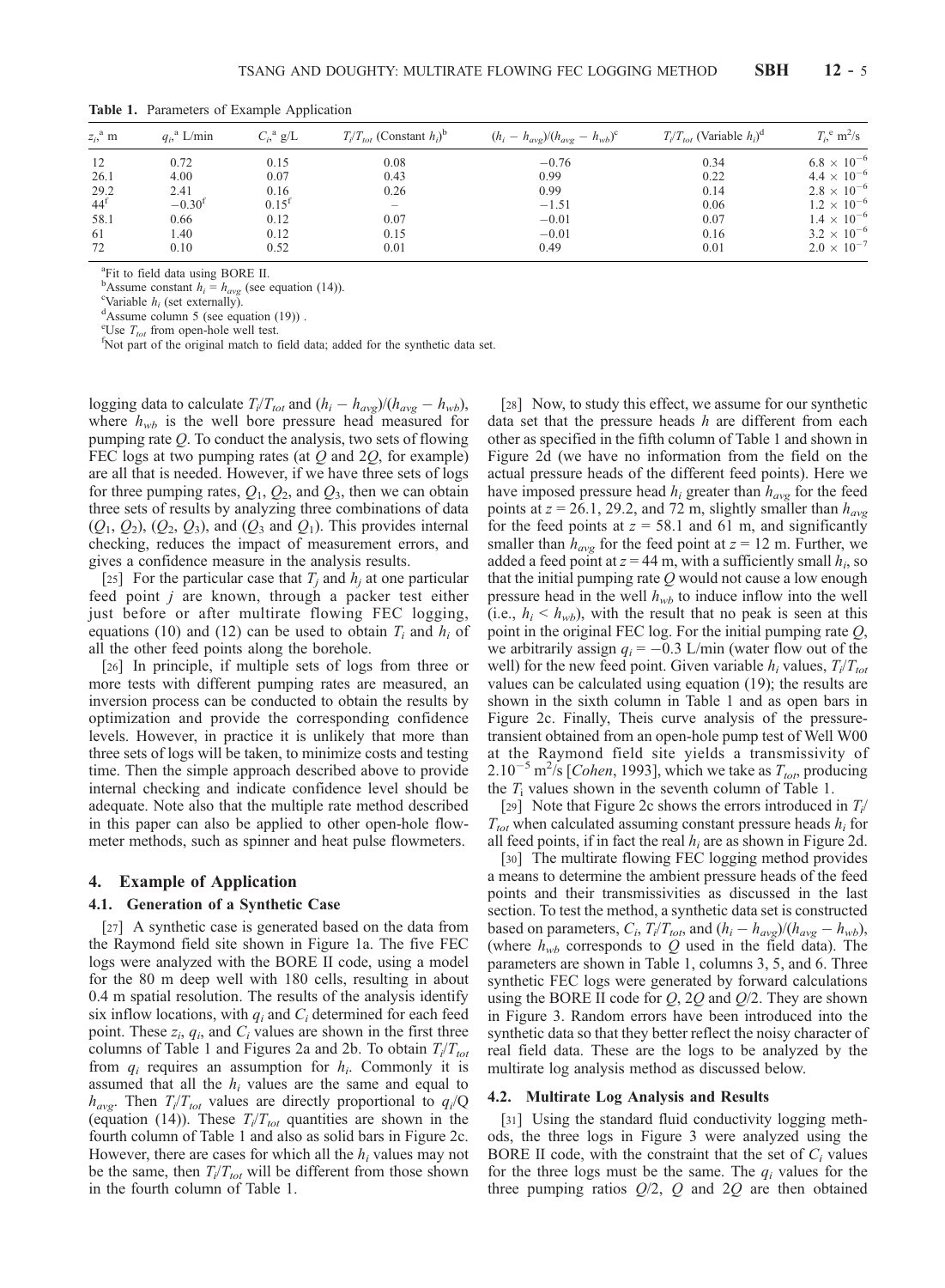

Figure 2. Parameters of example application: (a and b) the  $q_i$  and  $C_i$  values, respectively, obtained using BORE II to fit Raymond field data; (c)  $T_i/T_{tot}$ , values obtained from Figure 2a for two alternative assumptions about ambient pressure heads  $h_i$ , constant or variable; (d) the variable  $h_i$  values assumed for the synthetic case (bars and diamond symbols).

and are shown in Figure 4a. If the  $h_i$  had been the same for all feed points, the  $q_i$  values should be proportional to  $Q$ . The fact that they are not indicates that the  $h_i$  values are not the same.

[32] With the three sets of  $q_i$  values for the three different pumping rates, we can take two sets at a time and use equation (9) to calculate three sets of  $T_i/T_{tot}$  values. The results are as shown in Figure 4c. The degree of agreement among the three sets of results gives a confidence measure of how well the transmissivity at the different feed points are determined.

[33] Then, equation (20) can be used to calculate the ambient pressure heads associated with the feed points. Using results for pumping rates  $Q$  and  $Q/2$ , and then for  $Q$ and 2Q,  $(h_i - h_{avg})/(h_{avg} - h_{wb})$  values are calculated and

shown in Figure 4d, where  $h_{wb}$  corresponds to the well bore pressure for pumping rate  $Q$ . Again the degree of their agreement with each other indicates a confidence level of these results. A comparison of Figure 4d and the input Figure 2d shows the input parameters are well reproduced and the ''degree of agreement'' shown in Figure 4d is a good measure of the degree to which Figure 2d is reproduced.

[34] Now, since the  $h_i$  values are different, one would expect internal flow within the well bore when the well is shut-in  $(Q = 0)$ . Flow will enter the well from feed points with high  $h_i$  and exit through feed points with low  $h_i$ . If an FEC log is taken after the well bore is replaced with deionized water, but before pumping starts, the logs will register the internal flow conditions.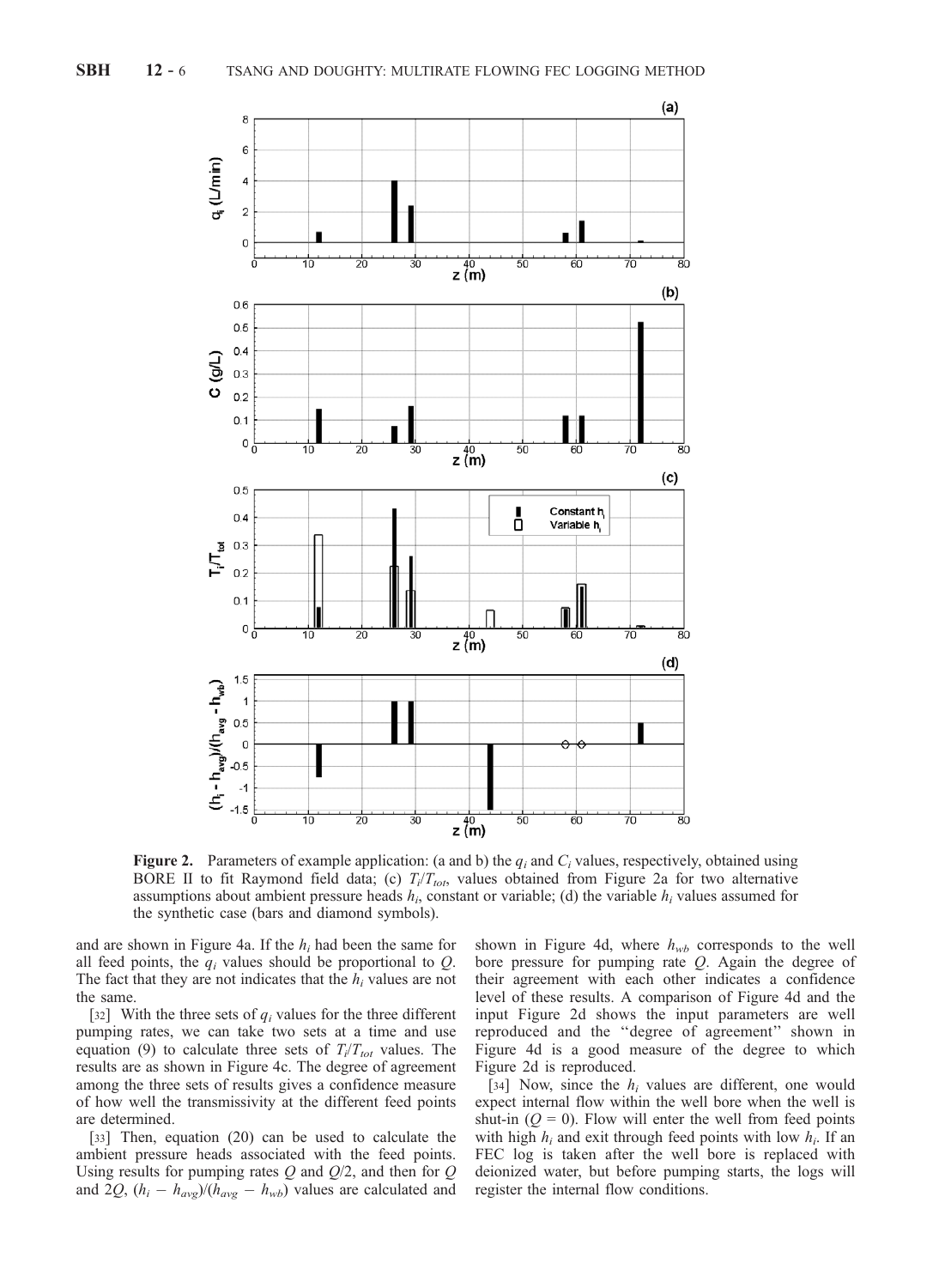

Figure 3. Synthetic FEC data for three pumping rates (synthetic data) and corresponding BORE II match (model). The  $Q$  in test 1 corresponds to what was used at the Raymond field site. Curve labels show elapsed time in minutes since pumping began.

[35] With the results from Figures 4b–4d, FEC logs are calculated assuming  $Q = 0$  for a series of times after the well bore fluid replacement. The results are shown in Figure 5, in which peaks are seen at feed points where  $h_i > h_{avg}$ , as one would expect, and these grow with time. In Figure 5 the dashed lines labeled ''Synthetic data'' are obtained by forward BORE II calculations using parameters in Table 1 (columns 1 – 3 and 6) and the solid lines labeled ''Model'' are calculated using parameter values obtained from the multirate flowing FEC log analysis (Figure 4). The possibility of obtaining results with  $Q = 0$  as shown in Figure 5 depends on actual field conditions. It is conceivable that unsteady flows in the well during borehole water replacement and movement of measurement probe would introduce significant uncertainties to this type of data. Thus much care needs to be exercised prior to and during the  $Q = 0$  logging runs.

## 5. Practical Considerations for Field Testing Based on Multirate Method

[36] To conduct actual field tests using the multirate flowing FEC logging method, a number of practical points need to be considered. First, we have assumed steady state (or pseudo-steady state) conditions for  $q_i$  and  $C_i$ , which means that sufficient time needs to be allowed between the start of pumping after borehole water replacement and the logging runs. Secondly, because of well flushing during borehole water replacement, the method is limited to wells with mechanically stable borehole conditions, such as wells in fractured granites or cased boreholes in unstable formations with perforation all along the section under study. Thirdly, multirate flowing FEC logging should always be preceded by a conventional open-hole hydraulic test (normally pumping) over the whole borehole. This helps to determine the  $Q$  to be used in the multirate flowing FEC logging runs, as well as providing values of  $T_{tot}$  and ( $h_{avg}$  –  $h_{wb}$ ), from which specific values of transmissivities and ambient pressure heads of all the individual flow zones can be calculated from equations (9) and (20).

[37] Also, in actual field tests, there may be cases where a highly transmissive feature may occur in the middle of the well section under study. In such a case, the down-streamflow zones (higher up in the well) will be fully masked by flow from this feature, and their transmissivities cannot be clearly determined. One may be able to remedy this situa-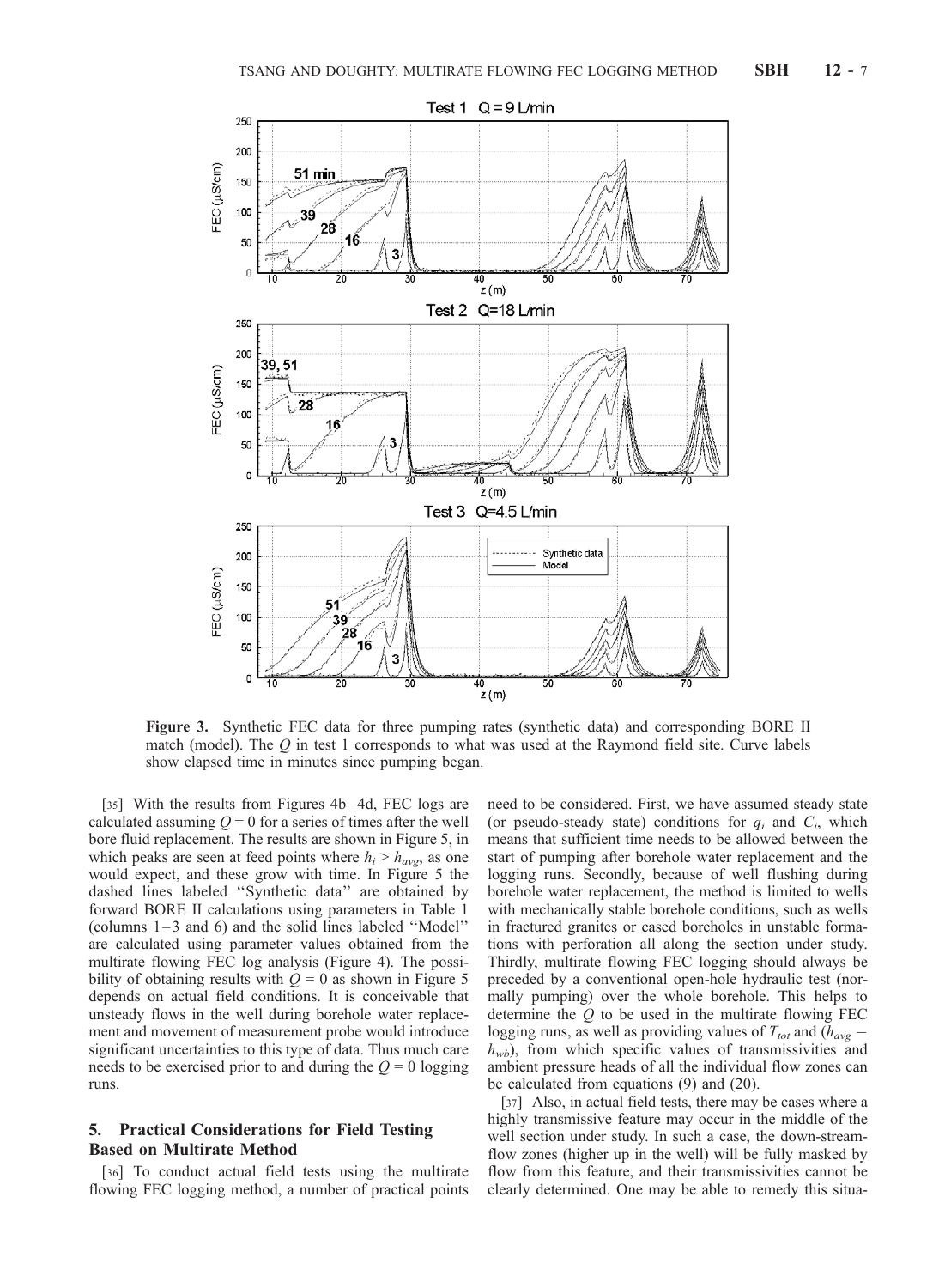

Figure 4. Results of BORE II multirate logging analysis: (a) feed point strengths for each of the three tests; (b) feed point salinities (constrained to be same for all three tests); (c) feed point  $T_i/T_{tot}$  values obtained by analyzing three pairs of tests; (d) feed point ambient pressure heads obtained by analyzing the two pairs of tests that include test 1 (i.e.,  $h_{wb}$  corresponds to test 1). See color version of this figure at back of this issue.



Figure 5. Synthetic FEC data for zero pumping rate (synthetic data) and corresponding BORE II match (model). Curve labels show elapsed time in minutes since the well was shut in.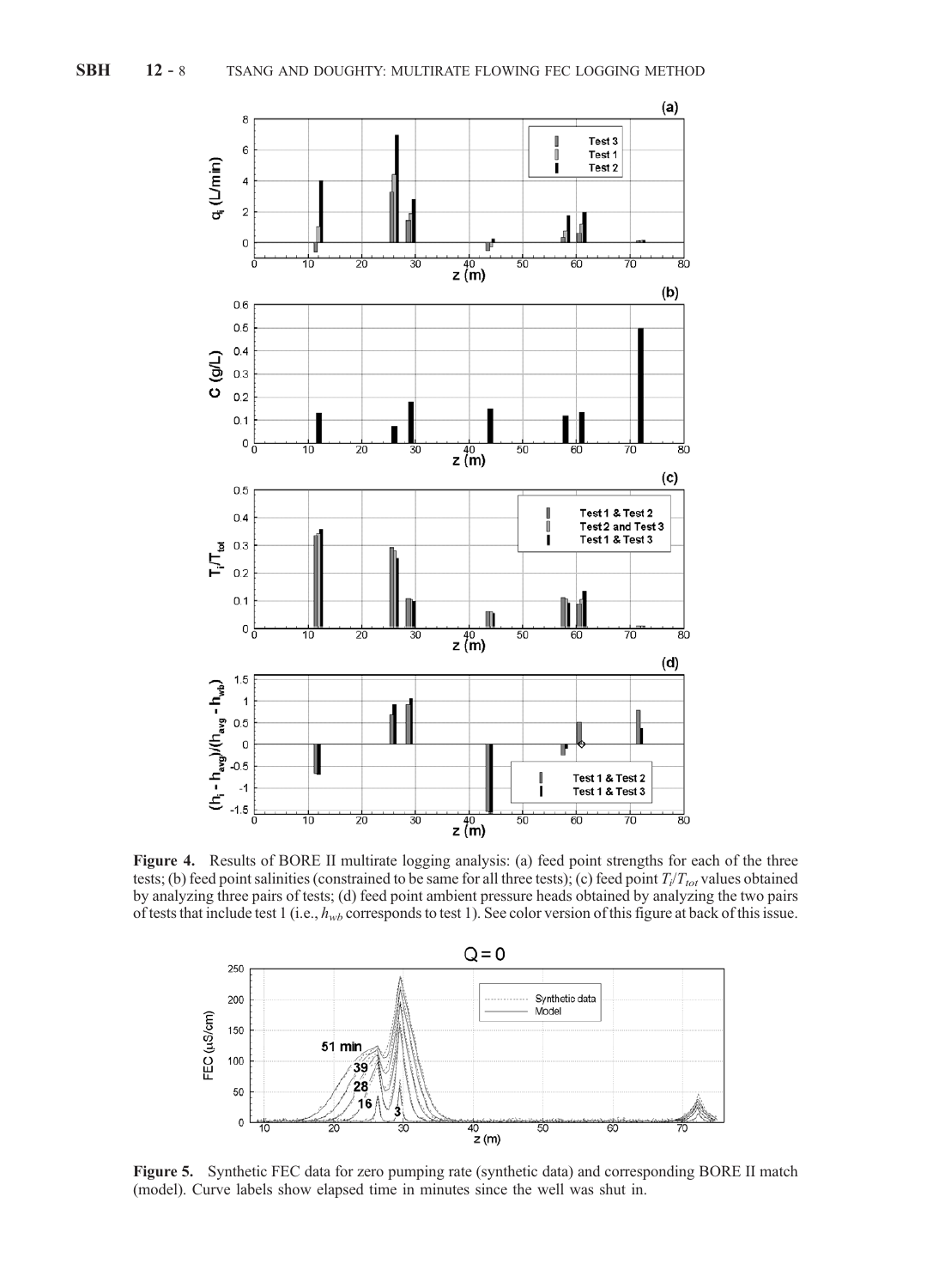tion by conducting a supplementary test with pumping at the bottom of the well to induce a downward flow, or to apply a packer to isolate this high flow feature. Similarly, if one of the flow features has an exceptionally large positive or negative ambient pressure head, that would also impact the FEC logs. Thus conducting multirate flowing FEC logging and analysis requires an understanding of the system, and special procedures may need to be applied for special situations. This should be the practice in field tests using any method.

## 6. Concluding Remarks

[38] The paper presents a powerful method that efficiently determines values of  $T_i/T_{tot}$ ,  $C_i$  and  $(h_i - h_{avg})/(h_{avg} - h_{wb})$  of hydraulically conductive features along a well bore. The method can be applied to a well with depths from about 10 to 2000 meters, and involves only three sets of logging runs over a very short time compared with the time required by many other methods.

[39] By conducting a conventional well test analysis over the whole length of the well,  $T_{tot}$  and  $h_{wb}$  can be obtained. Then,  $T_i$ ,  $C_i$  and  $h_i$  can be individually determined. Alternatively, if, for a particular feed point j,  $T_i$ ,  $C_i$  and  $h_i$  are measured by a double-packer pressure test and sampling, these quantities for all other feed points can also be determined. Note that the  $C<sub>i</sub>$  values determined by the multirate flowing FEC logging method are inherent to the feed point characteristics and not affected by dilution, which is often associated with some other measurement methods. Also the determination of  $h_i$  is quite accurate, since it is scaled by  $(h_{avg} - h_{wb})$ , which in some cases may be only a few meters. Thus the accuracy of  $h_i$  determination could be a fraction of a meter.

[40] Results of  $C_i$  can be independently verified against measurements of water samples taken from the well at different depths. Results of  $h_i$  can also be independently verified using flowing FEC logging with  $Q = 0$ . Thus an FEC log can be taken at a time after borehole water replacement and before pumping starts for the regular flowing FEC log measurements. Such  $Q = 0$  logs can be used to verify predicted results, as shown in Figure 5.

[41] **Acknowledgments.** We are grateful for the review comments by K. Karasaki, C. Oldenburg, and Y. Tsang, of the Lawrence Berkeley National Laboratory, as well as insightful comments from two anonymous reviewers of Water Resources Research. These comments have helped to greatly improve the paper. We also appreciate discussion and cooperation with S. Takeuchi of the Japanese Nuclear Cycle Development Institute (JNC) and M. Shimo of Taisei Technology Center. This work was jointly supported by the Director, Office of Science, Office of Basic Energy Sciences, Geoscience Program of the U.S. Department of Energy and by

JNC under the binational research cooperative program between JNC and U.S. Department of Energy, Office of Environmental Management, Office of Science and Technology (EM-50), under contract DE-AC03-76SF00098.

#### References

- Bauer, G. D., and J. J. LoCoco, Hydrogeophysics determines aquifer characteristics, Int. Ground Water Technol., pp. 12-16, Aug. /Sept., 1996.
- Cohen, A. J. B., Hydrogeologic characterization of a fractured granitic rock aquifer, Raymond, California, M.Sc. thesis, Univ. of California, Berkeley, Berkeley, Calif., 1993.
- Cohen, A. J. B., Hydrogeologic characterization of fractured rock formations: A guide for groundwater remediators, Rep. LBNL-38142, Lawrence Berkeley Natl. Lab., Berkeley, Calif., 1995.
- Doughty, C., and C.-F. Tsang, BORE II—A code to compute dynamic wellbore electrical-conductivity logs with multiple inflow/outflow points including the effects of horizontal flow across the well, Rep. LBL-46833, Lawrence Berkeley Natl. Lab., Berkeley, Calif., 2000.
- Doughty, C., and C.-F. Tsang, Inflow and outflow signatures in flowing wellbore electrical-conductivity logs, Rep. LBNL-51468, Lawrence Berkeley Natl. Lab., Berkeley, Calif., 2002.
- Evans, D. G., Inverting fluid conductivity logs for fracture inflow parameters, Water Resour. Res., 31(12), 2905 – 2915, 1995.
- Evans, D. G., W. P. Anderson Jr., and C.-F. Tsang, Borehole fluid experiments near salt contamination sites in Maine, paper presented at the Conference on Eastern Regional Ground Water Issues, Natl. Ground Water Assoc., Boston, 1992.
- Guyonnet, D., A. Rivera, S. Loew, and N. Correa, Analysis and synthesis of fluid logging data from Wellenberg boreholes SB1, SB3, SB4 and SB6, Nagra Tech. Rep. NTB 92-01, 153 pp., Nagra, Wettington, Switzerland, 1993.
- Hale, F. V., and C.-F. Tsang, A code to compute borehole conductivity profiles from multiple feed points, Rep. LBL-24928, Lawrence Berkeley Natl. Lab., Berkeley, Calif., 1988.
- Karasaki, K., B. Freifeld, A. Cohen, K. Grossenbacher, P. Cook, and D. Vasco, A multidisciplinary fractured rock characterization study at Raymond field site, Raymond, CA, J. Hydrol., 236, 17-34, 2000.
- Kelly, V. A., J. M. Lavanchy, and S. Loew, Transmissivities and heads derived from detailed analysis of Siblingen 1989 fluid logging data, Nagra Tech. Rep. NTB 90-09, 184 pp., Nagra, Wettington, Switzerland, 1991.
- Marschall, P., and S. Vomvoris (Eds.), Grimsel test site: Developments in hydrotesting, fluid logging and combined salt/heat tracer experiments in the BK site (Phase III), Nagra Tech. Rep. 93-47, Nagra, Wettingen, Switzerland, 1995.
- Pedler, W. H., C. L. Head, and L. L. Williams, Hydrophysical logging: A new wellbore technology for hydrogeologic and contaminant characterization of aquifers, paper presented at National Outdoor Action Conference, Natl. Ground Water Assoc., Las Vegas, Nev., 1992.
- Schlumberger Ltd., Log interpretation charts, New York, 1984.
- Shedlovsky, T., and L. Shedlovsky, Conductometry, in Physical Methods of Chemistry, part IIA, Electrochemical Methods, edited by A. Weissberger and B. W. Rossiter, pp. 164 – 171, Wiley-Interscience, New York, 1971.
- Tsang, C.-F., P. Hufschmeid, and F. V. Hale, Determination of fracture inflow parameters with a borehole fluid conductivity logging method, Water Resour. Res., 26(4), 561-578, 1990.

<sup>-</sup>-C. Doughty and C.-F. Tsang, Earth Sciences Division, Ernest Orlando Lawrence Berkeley National Laboratory, University of California, Berkeley, Berkeley, CA 94720, USA. (cftsang@lbl.gov)